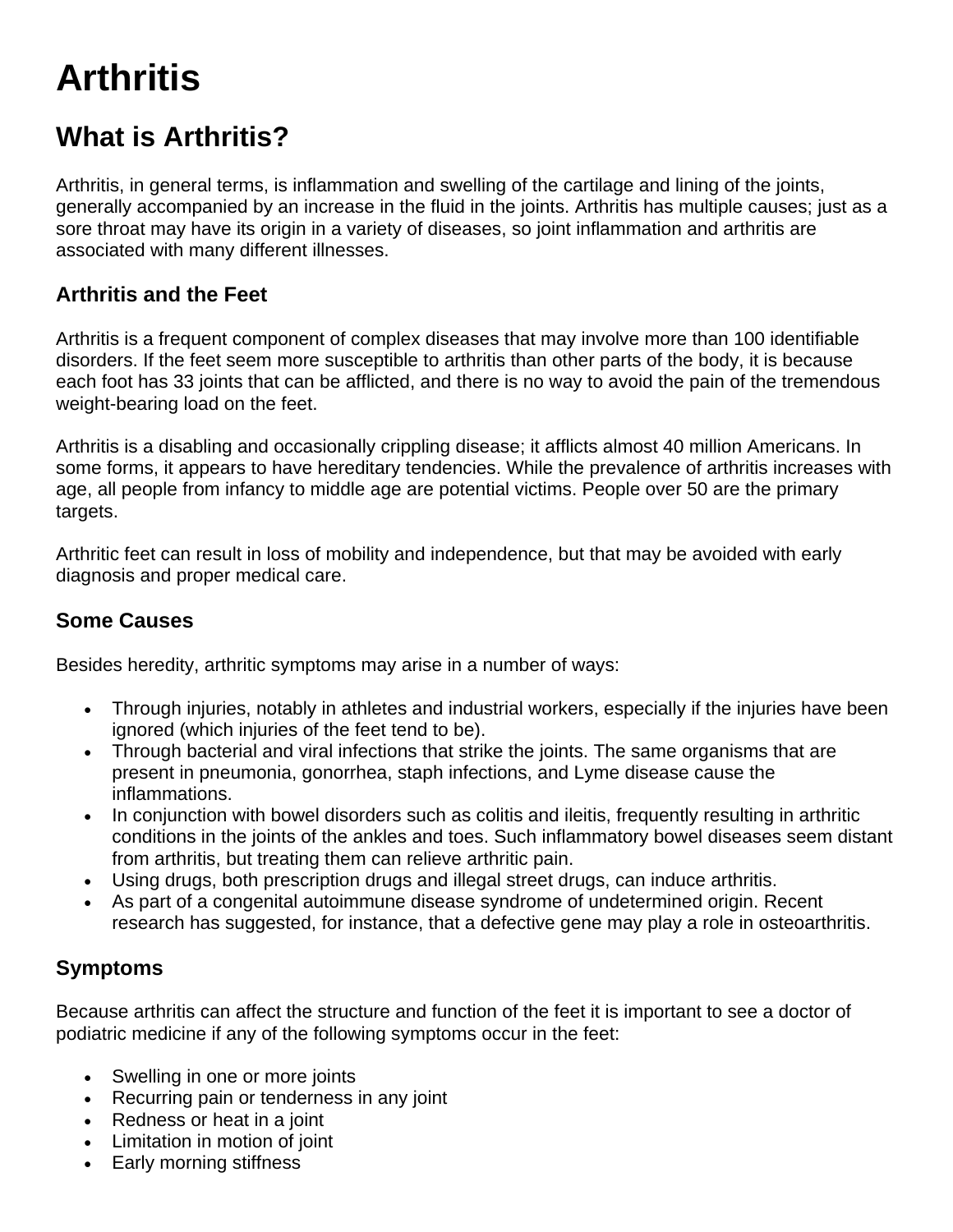Skin changes, including rashes and growths

## **Some Forms of Arthritis**

*Osteoarthritis* is the most common form of arthritis. It is frequently called degenerative joint disease or "wear and tear" arthritis. Although it can be brought on suddenly by an injury, its onset is generally gradual; aging brings on a breakdown in cartilage, and pain gets progressively more severe, although it can be relieved with rest. Dull, throbbing nighttime pain is characteristic, and it may be accompanied by muscle weakness or deterioration. Walking may become erratic.

It is a particular problem for the feet when people are overweight, simply because there are so many joints in each foot. The additional weight contributes to the deterioration of cartilage and the development of bone spurs.

*Rheumatoid arthritis* (RA) is a major crippling disorder and perhaps the most serious form of arthritis. It is a complex, chronic inflammatory system of diseases, often affecting more than a dozen smaller joints during the course of the disease, frequently in a symmetrical pattern—both ankles, or the index fingers of both hands, for example. It is often accompanied by signs and symptoms—lengthy morning stiffness, fatigue, and weight loss—and it may affect various systems of the body, such as the eyes, lungs, heart, and nervous system. Women are three or four times more likely than men to suffer RA.

RA has a much more acute onset than osteoarthritis. It is characterized by alternating periods of remission, during which symptoms disappear, and exacerbation, marked by the return of inflammation, stiffness, and pain. Serious joint deformity and loss of motion frequently result from acute rheumatoid arthritis. However, the disease system has been known to be active for months, or years, then abate, sometimes permanently.

*Gout* (gouty arthritis) is a condition caused by a buildup of the salts of uric acid—a normal byproduct of the diet—in the joints. A single big toe joint is commonly the affected area, possibly because it is subject to so much pressure in walking; attacks of gouty arthritis are extremely painful, perhaps more so than any other form of arthritis. Men are much more likely to be afflicted than women, an indication that heredity may play a role in the disease. While a rich diet that contains lots of red meat, rich sauces, shellfish, and brandy is popularly associated with gout, there are other protein compounds in foods such as lentils and beans that may play a role.

### **Diagnosis**

Different forms of arthritis affect the body in different ways; many have distinct systemic affects that are not common to other forms. Early diagnosis is important to effective treatment of any form. Destruction of cartilage is not reversible, and if the inflammation of arthritic disease isn't treated, both cartilage and bone can be damaged, which makes the joints increasingly difficult to move. Most forms of arthritis cannot be cured but can be controlled or brought into remission; perhaps only five percent of the most serious cases, usually of rheumatoid arthritis, result in such severe crippling that walking aids or wheelchairs are required.

### **Treatment**

The objectives in the treatment of arthritis are controlling inflammation, preserving joint function (or restoring it if it has been lost), and curing the disease if that is possible.